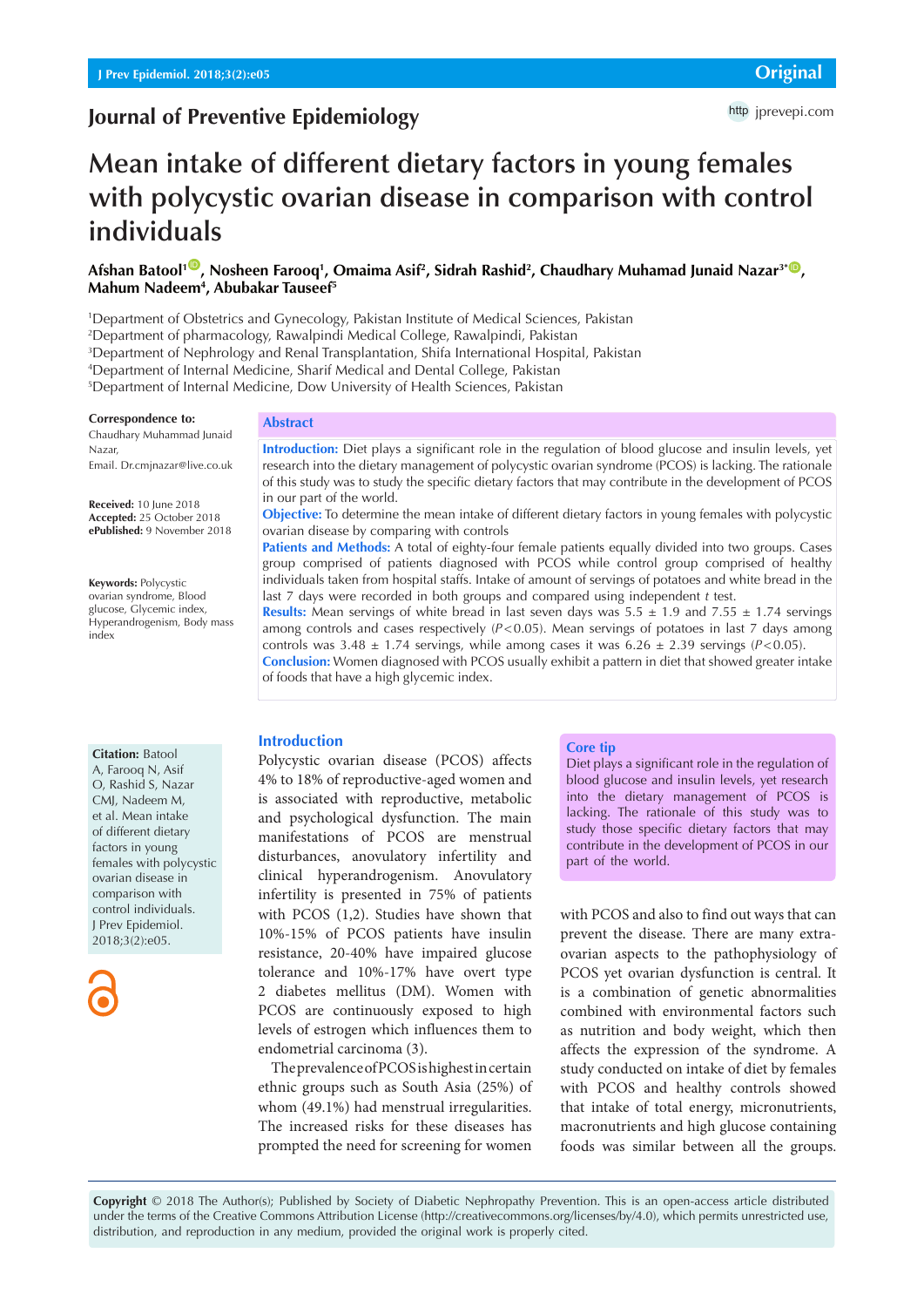#### Batool A et al

However, the PCOS group had taken significantly more white bread (7.9  $\pm$  4.4 versus 5.5  $\pm$ 2.9 servings over 4 days) and have a tendency to consume more fried potatoes than did the control group  $(1.0 \pm 1.5 \text{ versus } 0.4 \pm 0.7 \text{ serving})$ over 4 days) (4,5).

Lifestyle changes in obese patients is the corner-stone of treatment where even a small amount of weight loss can lead to spontaneous resumption of ovulation. All manifestations of PCOS are more frequent and severe in obese patients making PCOS with obesity a big medical as well as social issue and a real challenge to manage. Lifestyle modification programs with an emphasis on behavioral management and dietary and exercise interventions have been successful in reducing the risk of diabetes and metabolic features in PCOS, although as yet there is limited evidence for specific dietary and exercise approaches and guidelines for use in PCOS which requires further investigation(6).

Therefore the rationale of this study was to find out the contribution of those specific dietary factors that lead to the development of this disease in young females as it is now becoming extremely common in our part of the world (7).

#### **Objectives**

To determine the mean intake of different dietary factors in young females with polycystic ovarian disease by comparing with controls.

## **Patients and Methods**  *Study population*

In a case control study, females aged 12-35 years were included to the study [study duration; 6 months (18-05-

2013 to 18-02-2014)]. Study was carried out in Department of Gynecology & Obstetrics, Shifa International Hospital, Islamabad, Pakistan.

## *Sample size*

Using WHO sample size calculator sample size will be calculated keeping values as follows; Level of significance; 5%

Pooled standard deviation (SD); 1.1

Power; 80%

Test value of population mean; 1

Anticipated population mean; 0.4

Sample size (n);  $42$ (cases) +  $42$ (controls) = 84 patients (4).

## *Sampling technique*

Consecutive sampling (non-probability).

## *Sample selection Inclusion criteria*

- Age> 12 years and <35 years.
- Married and unmarried
- Cases;
- Patients diagnosed with PCOS based on Rotterdam criteria.
- Controls;
- Healthy individuals taken from hospital staff
- Body mass index (BMI) of cases and controls should be within normal limits i.e.  $18.5-25$  kg/m<sup>2.</sup>

## *Exclusion criteria*

- Females on systemic steroids and other drugs i.e. danazol, testosterone, and oral contraceptive pills, anabolic steroids, estrogens, progesterone, chemotherapeutic and immunosuppressant agents, cardiovascular agents and dermatologic agents based on records.
- Females with other causes of irregular menstrual cycles and hyperandrogenism other than PCOS like thyroid disorders (confirmed by thyroid function tests), congenital adrenal hyperplasia (CAH), Cushing's syndrome (confirmed by hormonal assays) adrenal, ovarian and pituitary tumors (confirmed on ultrasonography or CT-scan), anorexia or bulimia, intense exercise, menarche, menopause, birth control pills (history based), uterine abnormalities i.e. presence of fibroids, cervical polyps, endometriosis (confirmed by ultrasonography), irritable bowel syndrome, liver disease and tuberculosis.
- Familial hirsutism (history based with above mentioned investigations normal).

## *Dietary factors*

 Dietary factors would include the following items and will be recorded in terms of number of servings consumed in last seven days based on recall of the subjects

- Potatoes;  $1$  serving  $= 1-2$  medium sized potatoes
- White bread;  $1$  serving  $= 1$  slice

#### *Polycystic ovarian disease*

- Rotterdam criteria for diagnosis of PCOS
- Presence of 2 out of 3 of the following features
- Infertility/anovulation i.e. irregular cycles (cycles other than the regular pattern which is 3-7 days/21- 35 days)
- Polycystic ovaries on ultrasonography (presence of > 12 follicles in each ovary measuring 2-9 mm and/ or increased ovarian volume(> 10 mL)
- Clinical, one of these features (hirsutism, obesity, alopecia or acne) or biochemical evidence of androgen excess i.e. testosterone (normal range; 1.56-5.63 ng/ mL).

## *Data collection*

After informed consent patients were interviewed regarding their dietary habits and preformed questionnaires were filled. Patients were selected according to the inclusion criteria. The data was collected from outpatients department of Shifa International Hospital.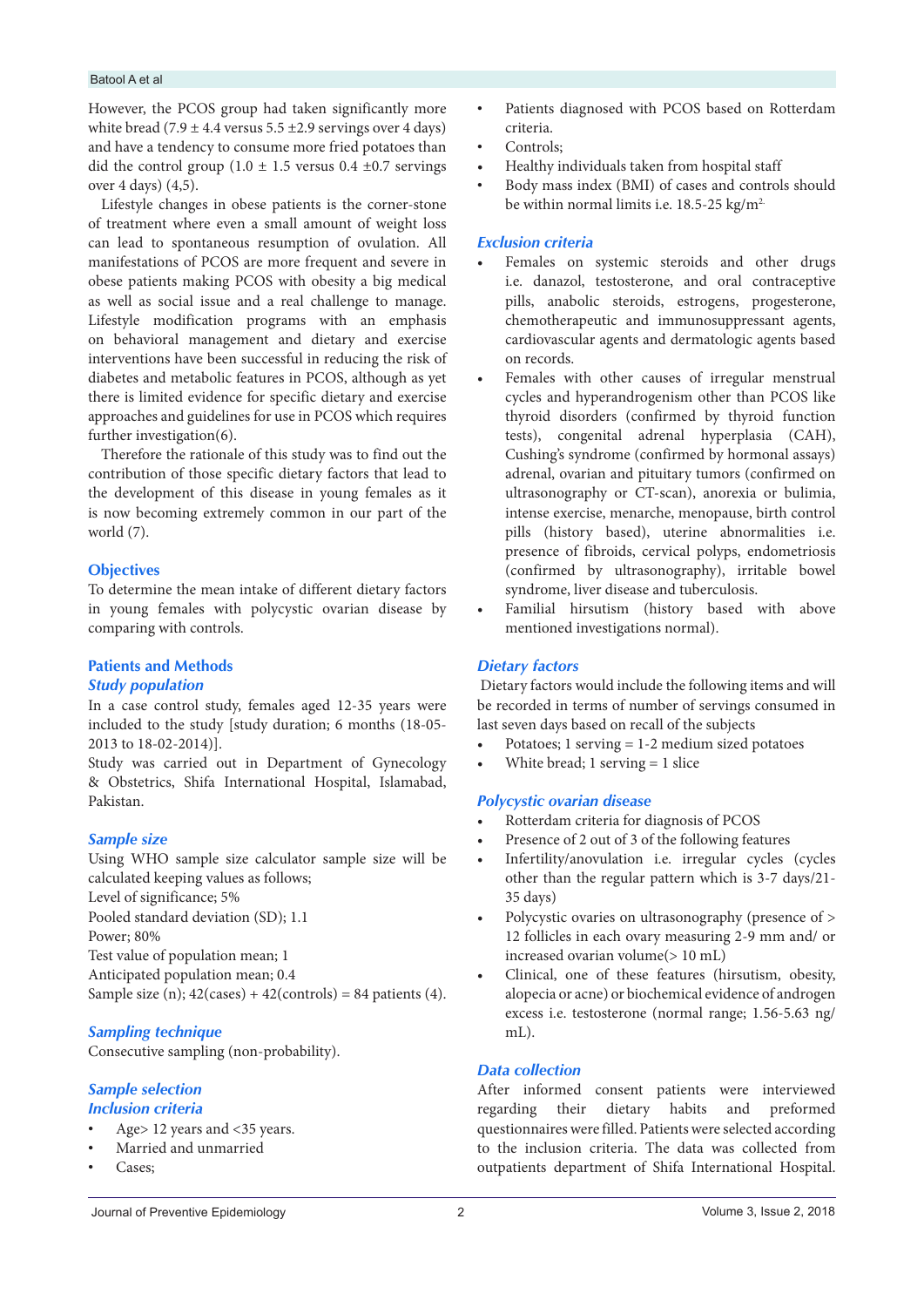Trainee researcher interviewed the patients, both cases and controls. Each subject was asked a series of questions regarding the intake of amount of servings of potatoes and white bread in the last seven days. Data was collected and written in the questionnaires.

## *Ethical issues*

The research followed the tenets of the Declaration of Helsinki. Patients personal information was kept confidential and patients who did not give consent to study were not be included.

## *Data analysis*

The collected data was entered and analyzed using SPSS version 10.0 Descriptive statistics was calculated for both qualitative and quantitative variables. For qualitative variables like education status, occupation and marital status, frequency and percentage was calculated. For quantitative variables like BMI in both groups, intake of white bread and potatoes in terms of number of servings, the mean and standard deviation was calculated. Comparison of mean intake of white bread and potatoes in both cases and controls was done using independent *t* test, while *P* value < 0.05 was considered significant.

## *Dietary factors*

Intake in terms of number of servings in the last 7 days of white bread and potatoes

## **Results**

## *Demography of the selected population*

A total of 84 female patients between 12-35 years of age with BMI between 18.5-25 kg/m2 were recruited in this study. Patients were divided into two groups, cases group comprised of patients diagnosed with PCOS based on Rotterdam criteria and control group comprised of healthy individuals taken from hospital staff. The data was collected from outpatients department of Shifa International Hospital. Each subject was asked a series of questions regarding the intake of amount of servings of potatoes and white bread in the last 7 days. Data was collected and recorded in the prescribed questionnaires. Mean age among controls was  $25.14 \pm 4.76$  years while among cases mean age was 22.69 ± 6.51 years. Mean BMI among controls was  $21.45 \pm 1.83$  kg/m<sup>2</sup> while among cases mean BMI was of 21.95 ± 1.68 kg/m2 . Around 40.5% (n=17) of controls and 52.4% (n=22) of cases were married. About 100% (n=42) of controls were working females while only 23.8% (n=10) of cases were working females. Moreover, 7.1% (n=3), 21.4% (n=9), 45.2% (n=19) and 26.2% (n=19) of controls were having education of middle, matric, inter and graduation respectively. Among cases, the respective percentages were 16.7% (n=7), 23.8% (n=10), 40.5% (n=17) and 19% (n=8). Demographic results are shown in [Tables 1](#page-2-0) to [5](#page-2-1).

<span id="page-2-0"></span>**Table 1.** Mean age in both groups

| Age                | Control group | <b>PCOS</b> group |
|--------------------|---------------|-------------------|
| Mean $(y)$         | 25.14         | 22.69             |
| Standard deviation | 4.76          | 6.51              |

#### **Table 2.** Mean BMI in both groups

| BMI $(kg/m2)$      | Control group | <b>PCOS</b> group |
|--------------------|---------------|-------------------|
| Mean $(y)$         | 21.45         | 21.95             |
| Standard deviation | 1.83          | 1.68              |

#### **Table 3.** Marital status in both groups

| <b>Marital</b> | <b>Groups</b>   | <b>Total</b> |               |
|----------------|-----------------|--------------|---------------|
| <b>Status</b>  | <b>Controls</b> | <b>PCOS</b>  |               |
| Married        | $17(40.5\%)$    | $22(52.4\%)$ | $39(46.4\%)$  |
| Unmarried      | $25(59.5\%)$    | $20(47.6\%)$ | 45 $(53.6\%)$ |
| Total          | 42 (100.0%)     | 42 (100.0%)  | 84 (100.0%)   |

#### **Table 4.** Occupational status in both groups

|                   | <b>Groups</b>   | <b>Total</b> |              |
|-------------------|-----------------|--------------|--------------|
| Occupation        | <b>Controls</b> | <b>PCOS</b>  |              |
| <b>Housewives</b> | $0(0.0\%)$      | $32(76.2\%)$ | 32 (38.1%)   |
| Working           | 42 (100.0%)     | $10(23.8\%)$ | $52(61.9\%)$ |
| Total             | 42 (100.0%)     | 42 (100.0%)  | 84 (100.0%)  |

#### **Table 4.** Occupational status in both groups

| Occupation        | <b>Groups</b>   | <b>Total</b> |              |  |
|-------------------|-----------------|--------------|--------------|--|
|                   | <b>Controls</b> | <b>PCOS</b>  |              |  |
| <b>Housewives</b> | $0(0.0\%)$      | $32(76.2\%)$ | $32(38.1\%)$ |  |
| Working           | 42 (100.0%)     | $10(23.8\%)$ | $52(61.9\%)$ |  |
| Total             | 42 (100.0%)     | 42 (100.0%)  | 84 (100.0%)  |  |

#### <span id="page-2-1"></span>**Table 5.** Educational status in both groups

|                    | <b>Groups</b>   |              |              |  |
|--------------------|-----------------|--------------|--------------|--|
| <b>Education</b>   | <b>Controls</b> | <b>PCOS</b>  | <b>Total</b> |  |
| Middle             | $3(7.1\%)$      | $7(16.7\%)$  | $10(11.9\%)$ |  |
| Matric             | $9(21.4\%)$     | $10(23.8\%)$ | 19 (22.6%)   |  |
| Inter              | 19 (45.2%)      | $17(40.5\%)$ | 36 (42.9%)   |  |
| Bachelor and above | $11(26.2\%)$    | $8(19.0\%)$  | $19(22.6\%)$ |  |
| Total              | 42 (100.0%)     | 42 (100.0%)  | 84 (100.0%)  |  |

## *Mean intake of different dietary factors in both groups*

Dietary factors evaluated in our study were number of white bread and potato servings per last seven days. Mean servings of white bread in last seven days among controls was 5.5 years  $\pm$  1.9, while among cases it was 7.55  $\pm$  1.74. Mean servings of potatoes in last seven days among controls was 3.48 years  $\pm$  1.74, while among cases it was  $6.26 \pm 2.39$ . Results are tabulated in [Tables 6](#page-3-0) and [7](#page-3-1).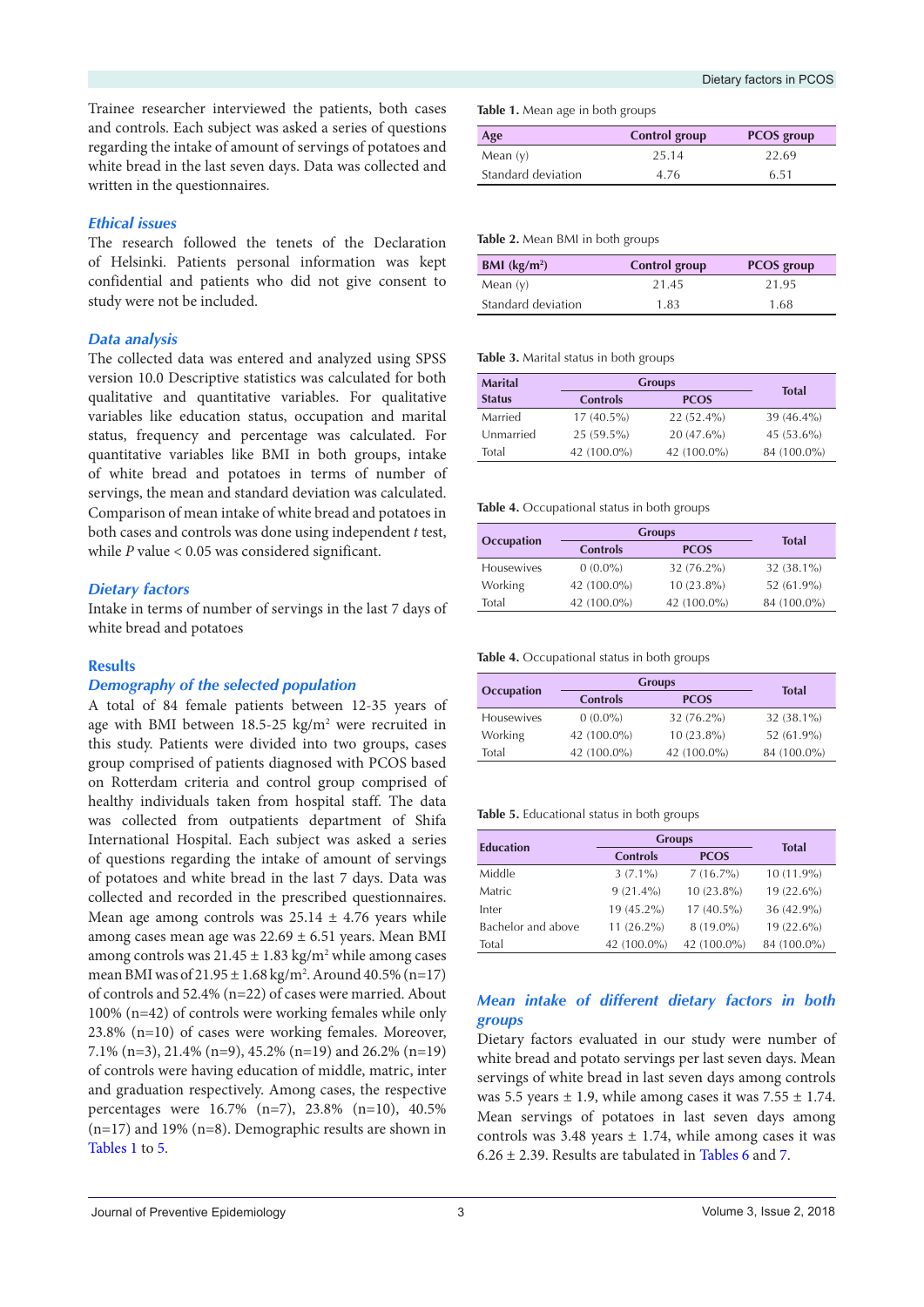<span id="page-3-0"></span>

|  | Table 6. Mean white bread servings in both groups |
|--|---------------------------------------------------|
|--|---------------------------------------------------|

| White bread servings | Control group PCOS group P value |      |          |
|----------------------|----------------------------------|------|----------|
| Mean (number/7 days) | 5.50                             | 7.55 | < 0.001  |
| Standard deviation   | 1.90                             | 1 74 | (< 0.05) |

<span id="page-3-1"></span>**Table 7.** Mean potatoes servings in both groups

| <b>Potatoes servings</b> | Control group PCOS group P value |      |         |
|--------------------------|----------------------------------|------|---------|
| Mean (number/7 days)     | 3.48                             | 6.28 | < 0.001 |
| Standard deviation       | 174                              | 2.39 | (<0.05) |

## *The significance of the results*

### *Independent sampled t test*

The independent samples *t* test was employed using statistical analysis software SPSS 10.0 to compare the difference of means in white bread and potatoes servings in last seven days in both groups. Results are tabulated in Tables 6 and 7.

The null hypothesis 1 was 'there is no significant difference between the mean white bread servings in last seven days in both the groups'.

The alternative hypothesis 1 was 'there is significant difference between the mean white bread servings in last seven days in both the groups.

The Levene's test showed, the equality of variances was high i.e. 0.99 ( $> 0.05$ ) equal variances for both groups were assumed. The value of significance was <0.001, thus null hypothesis was rejected and alternative hypothesis was accepted implying that there was statistically significant difference between the controls and cases. In cases, mean white bread servings in last seven days was significantly higher.

The null hypothesis 2 was 'there is no significant difference between the mean potatoes servings in last seven days in both the groups'.

The Alternative hypothesis 2 was 'there is significant difference between the mean potatoes servings in last seven days in both the groups'

The Levene's test showed, the equality of variances was high i.e.3.21 ( $> 0.05$ ), thus equal variances for both groups were assumed. The value of significance was <0.001, thus null hypothesis was rejected and alternative hypothesis was accepted implying presence of statistically significant difference between the controls and cases. In cases, mean potatoes servings in last seven days was significantly higher.

## **Discussion**

Polycystic ovarian disease, a heterogeneous disorder of unclear etiology, is an important cause of both ovulatory and menstrual irregularity and androgen excess in women. When fully expressed, the manifestations include ovulatory dysfunction, androgen excess, and polycystic ovaries. It is recognized as one of the most common endocrine/ metabolic disorders of women. This syndrome was first

described by Stein and Leventhal in 1935 (8), although the presence of sclera-cystic ovaries had been recognized for at least 90 years prior to their report. Polycystic ovarian disease is recognized as one of the most common metabolic disorders of women. Its prevalence depends in part upon the diagnostic criteria used to define the disorder (9). As an example, in a report of 827 women with World Health Organization class II oligo-ovulation (estrogenic normogonadotropic ovulatory dysfunction), 456 were categorized as having PCOS by the NIH 1990 criteria (irregular menses, biochemical and/or clinical hyperandrogenism, while other causes of hyperandrogenism excluded). In contrast, 754 (91 percent) women were considered to have PCOS using the Rotterdam 2003 criteria. Lifestyle changes in obese patients is the corner-stone of treatment where even a small amount of weight loss can lead to spontaneous resumption of ovulation (10). All manifestations of PCOS are more frequent and severe in obese patients making PCOS with obesity a big medical as well as social issue and a real challenge to manage (11). The rationale of this study was to find out the contribution of those specific dietary factors that lead to the development of this disease in young females as it is now becoming extremely common in our part of the world. Our main objective was to determine the mean intake of different dietary factors in young females with polycystic ovarian disease by comparing with controls. Dietary factors evaluated in our study were number of white bread and potato servings per last seven days. A total of 84 female patients between 12-35 years of age with BMI between  $18.5$ -25 kg/m<sup>2</sup> were recruited in this study. An optimal diet is one that not only prevents nutrient deficiencies by providing sufficient nutrients and energy for human growth and reproduction, but that also promotes health and longevity and reduces the risk of diet-related chronic diseases (12). The composition of the optimal diet for women with PCOS is not yet known, but such a diet must not only assist short term with weight management, symptoms and fertility, but also specifically target the long-term risks of type 2 diabetes, cardiovascular disease (CVD) and certain cancers. Douglas et al (4) examined the hypothesis that the intake and composition of diet of women with PCOS are taking, is associated with parameters of glycemic status. They assumed that females being diagnosed with PCOS had consumed a diet higher in total energy, fat, and specific foods with a high glycemic index as compared to the healthy, control-group females. Additionally, the composition of diet were associated with parameters of insulin resistance and hypersecretion among the females having PCOS. They recruited thirty females being diagnosed with PCOS and twenty seven healthy demographics matched control females. A food questionnaire was constructed to measure the food in-take in all the subjects of the study. Fasting sera were considered for determining the concentrations of insulin and glucose and estimation of insulin resistance. They found out that,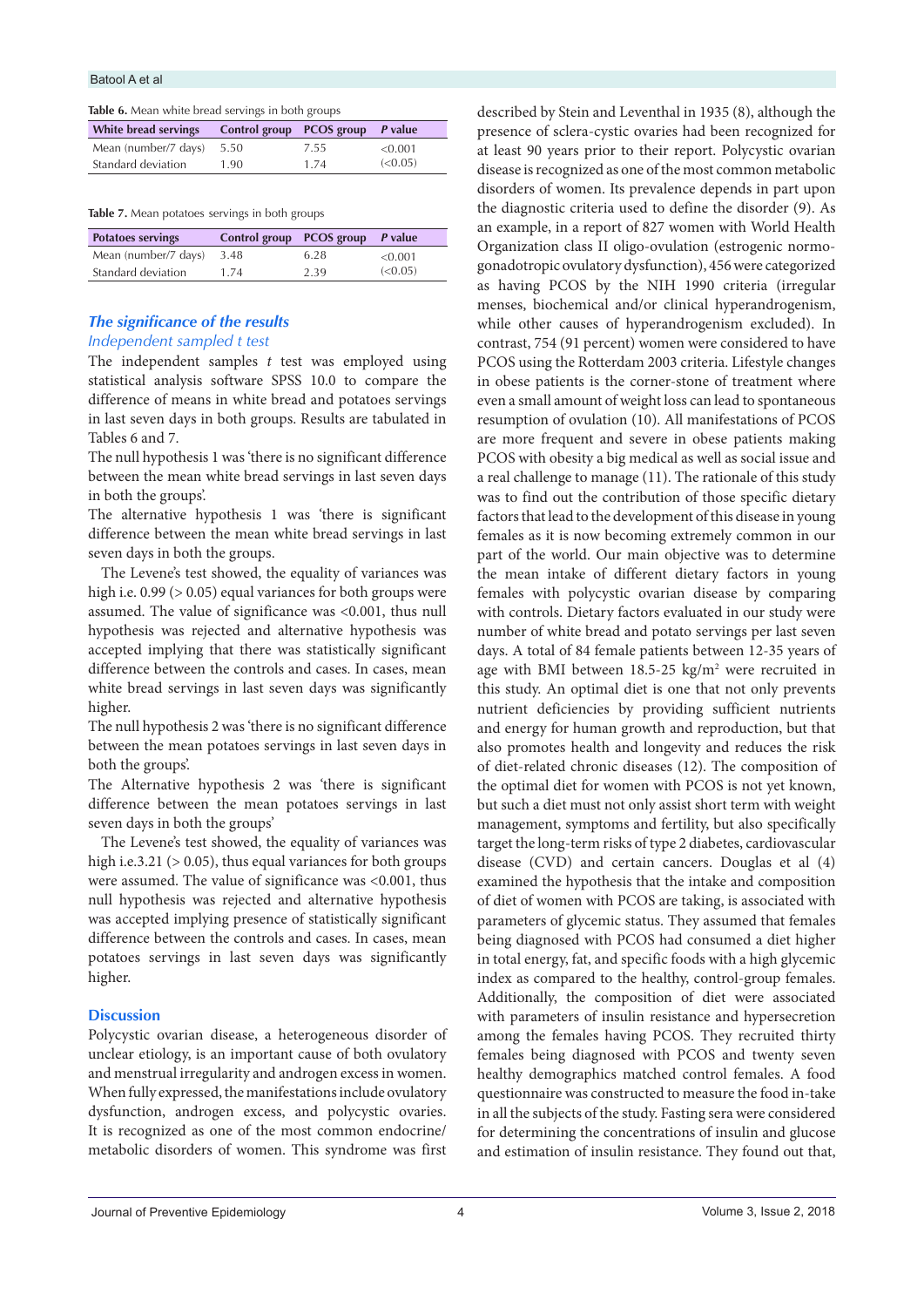the consumption of all the factors under consideration were similar between the groups. However, the females in PCOS group consumed significantly more white bread  $(7.9 \pm 4.4 \text{ versus } 5.5 \pm 2.9 \text{ servings over } 4 \text{ days})$  and have a tendency to consume more fried potatoes as compared to the control group  $(1.0 \pm 1.5 \text{ versus } 0.4 \pm 0.7 \text{ servings over }$ 4 days). The females with PCOS had a significantly greater fasting insulin concentration (22.5  $\pm$  14.9 versus 15.1  $\pm$ 8.3 IU/mL) and a significantly lower glucose-to-insulin ratio (4.7  $\pm$  2.1 versus 7.6  $\pm$  5.2) as compared to the control group. They concluded that females being diagnosed with PCOS usually exhibit a dietary design that was noticeable by increased intake of a high glycemic index food. However, composition of diet was not associated with the higher fasting insulin value or with lower glucose-toinsulin ratio that was detected in the PCOS group.

Ahmadi et al, in their case-control study characterized the anthropometric and dietary profile of women with PCOS and compared it with healthy age-matched women. Around 65 women with PCOS served as cases. The control group consisted of 65 age-matched healthy women (10). For each participant, demographic, anthropometric and dietary intake data were gathered and compared between the two groups. They found no significant difference between the mean of the body mass index of the two groups. In dietary analysis, women with PCOS consumed more calories and more fat than healthy women (P=0.001 and P=0.019, respectively). They concluded that patients with PCOS consume more calories and more fat in their diets and this might have been correlated to their disease.

In a cross-sectional study on 100 women with PCOS, Rodrigues et al found dietary interventions concentrated on improvement of diet quality should be targeted to treat individuals with PCOS because obesity in these women is associated with worsening of endocrine, metabolic and reproductive functions (11).

Moran et al, in their meta-analysis, assessed the effectiveness of lifestyle treatment in improving reproductive, anthropometric (weight and body composition), metabolic and quality of life factors in PCOS. They concluded that lifestyle intervention improves body composition, hyperandrogenism (high male hormones and clinical effects) and insulin resistance in women with PCOS. There was no evidence of effect for lifestyle intervention on improving glucose tolerance or lipid profiles and no literature assessing clinical reproductive outcomes, quality of life and treatment satisfaction (12).

 Polycystic ovarian disease is a heterogeneous condition and, as such, clinical and research agendas are broad and involve many disciplines. The phenotype varies widely depending on life stage, genotype, ethnicity and environmental factors including lifestyle and body weight. Importantly, PCOS has unique interactions with the ever increasing obesity prevalence worldwide as obesityinduced insulin resistance significantly exacerbates all the features of PCOS. Furthermore, it has clinical implications

across the lifespan and is relevant to related family members with an increased risk for metabolic conditions reported in first-degree relatives. Multidisciplinary approach is required aimed at support, education, addressing psychological factors and strongly emphasizing healthy lifestyle with targeted medical therapy as required. There is now a greater focus on the management of the metabolic consequences of PCOS, primarily through lifestyle intervention including dietary changes to achieve weight loss and increase physical activity (13-18).

In summary, PCOS is the most common endocrinopathy of reproductive-aged women that shows itself with a variety of features. Diet has a role in the regulation of blood glucose and insulin levels. On the basis of evidence to date, a diet low in saturated fat and high in fiber from predominantly low-glycemic-index-carbohydrate foods alongside with moderate-intensity exercise and smoking cessation is suggested for patients who are at high risk for PCOS as it carries significant metabolic risks. Further large scale studies with sub-group stratification for different study population characteristics are needed.

#### **Conclusion**

Compared with matched control women, women with PCOS consume greater amount of specific foods with high calories and fat content. Current evidence suggests that dietary interventions focused on improvement of diet quality such as diet with low fat and high fiber content is recommended for patients who are at high risk for PCOS.

### **Study limitations**

Further large scale with other anthropometric factors taken in account are needed.

#### **Authors' contribution**

AB, NF, OA and SR carried out the experiment and prepared the draft. MN contributed in data collection and patient selection. AB and NF supervised the project. CMJN and AT edited the final manuscript. All authors read, revised and approved the final manuscript.

#### **Conflicts of interest**

There were no points of conflicts to declare.

#### **Ethical considerations**

Ethical issues (including plagiarism, data fabrication, double publication) have been completely observed by the authors.

#### **Funding/Support**

None.

#### **References**

- 1. Hu Z, Wang Y, Qiao J, Li M, Chi H, Chen X. The role of family history in Clinical symptoms and therapeutic outcomes of women with polycystic ovary Syndrome. Int J Gynaecol Obstet. 2010;108:35-9.
- 2. Munir SS, Amin D, Sultana M, Saeed T. Ovulation induction using laparoscopic Ovarian drilling in women with polycystic ovarian syndrome: predictors of success. Biomedica. 2010;26:130-4.
- 3. Edmonds DK, Dewhurst J. Dewhursts Textbook of Obstetrics and Gynaecology. 7th ed. Oxford: Blackwell Publishing; 2007.